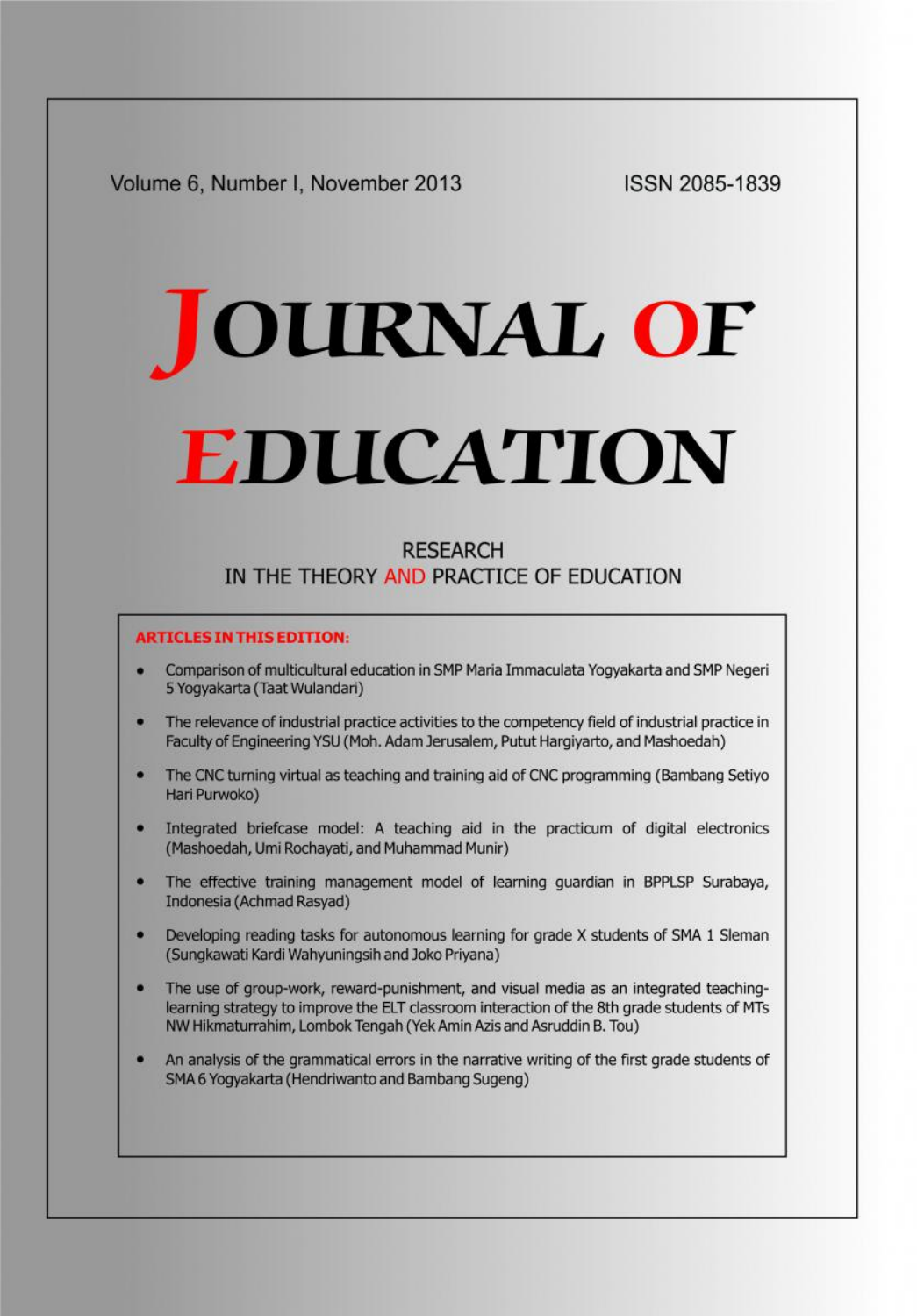### **Need analysis of interactive karaoke multimedia to improve early childhood's verbal communication ability**

### **Estu Miyarso, Ariyawan Agung Nugroho, and Rina Wulandari** *Yogyakarta State University e-mail: estutp\_uny@yahoo.com*

*Abstract: This study was aimed at determining 1) the relationship between the family culture and the children interactive karaoke multimedia product development needs, and 2) the needs level of the multimedia interactive karaoke for early childhood to improve their language skills. This study was a survey involving early childhood teachers and parents in Bantul Regency, Kulon Progo Regency, and Yogyakarta City using purposive sampling to obtain the respondents. Data were collected by means of questionnaires, observation sheets, and interview sheets. The data were analyzed using descriptive quantitative and qualitative techniques. The results showed that 88% of early childhood teachers and 79% of early chilhood parents agreed to the need of the development of multimedia computers to improve early childhood's language skills. Children's language abilities are influenced by their habits in listening, speaking, singing, and also drawing. The facilities and infrastructure availability also affect the children's language abilities. Family culture is not only a structure, but also an interaction and communication pattern between a family component, especially the children-parent relationship. The most influencing factor that affects a family culure is the family socio-economic factors. A good-enough economic families are likely to have a good literate culture which will affect the children's language ability, because it is supported by a good access to the facilities.*

*Keywords: family culture, multimedia development needs, interactive karaoke, language skills, early childhood education*

### **1. Introduction**

Children are a beacon of hope for the next generation. Children have a variety of potentials that must be developed in accordance with their talents, interests, and levels of development. One of the child potential that needs to be developed is the ability to communicate through verbal language. The child's ability to communicate verbally is also part of linguistic intelligence. This capability is especially important for early-age children as a basic ability to develop the potentials and capabilities of the other matters.

The importance of mastery of language ability in children has received attention from so many early childhood providers who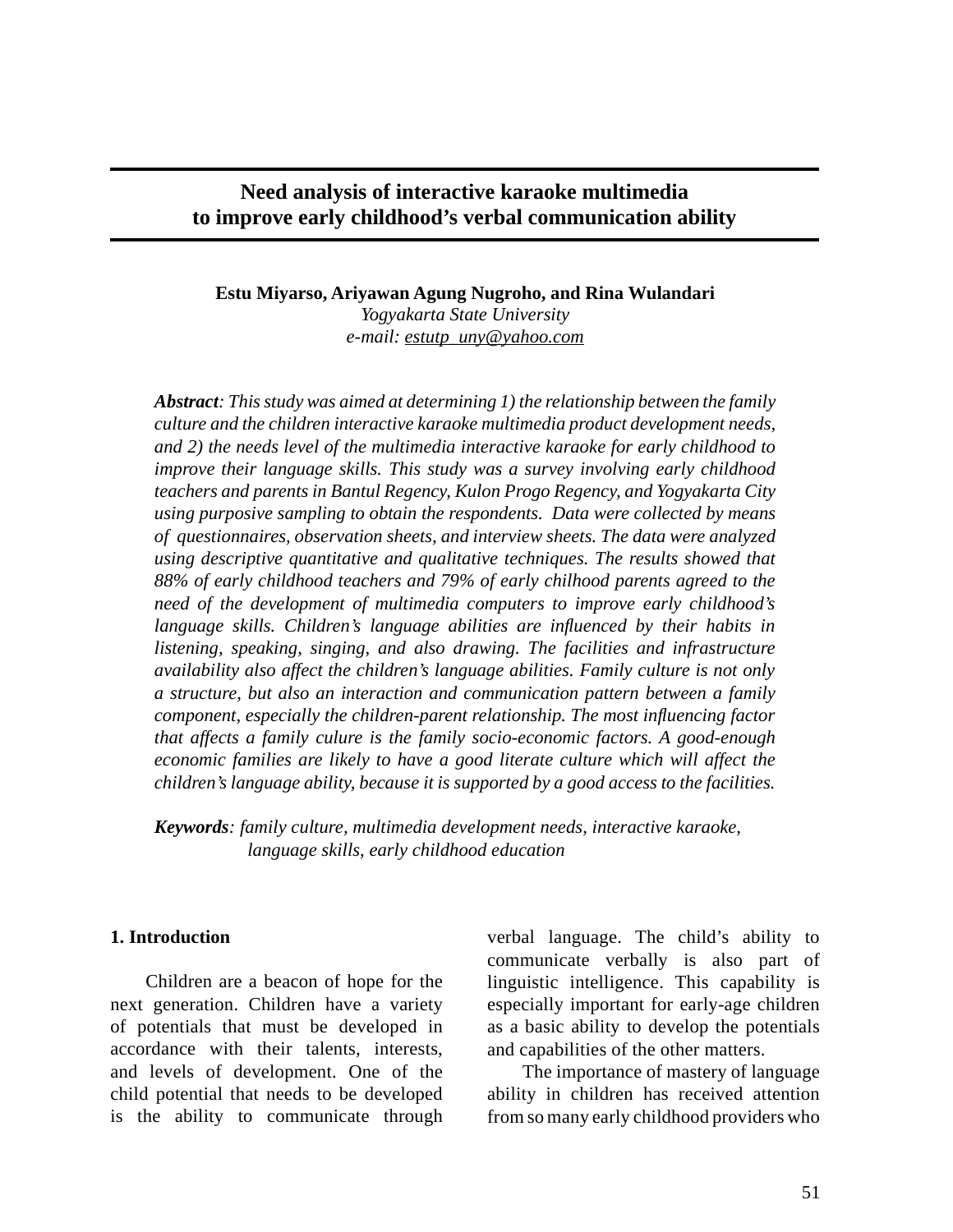have put it as part of the school curriculum. However, the facts in the community show how many schools and parents directly or indirectly "impose" language lessons either reading or writing to the child regardless of the level of skills and development. This results in a separate mental burden for young children who still rely on the ability to think concretely rather than the ability to think abstractly. For example, graphic symbols such as texts, letters, numbers, or punctuation is an abstraction of verbal language that is foreign to the world of early childhood.

It is necessary to develop a strategy that is capable of bridging learning to read the level of concrete thinking to abstract thinking level in early childhood. This strategy must necessarily remain optimizing the role of the golden age in accepting any form of stimulation to the brain. Learning strategies developed should also be able to motivate young children to want to learn, to be able to master the subject matter, and read without removing his world: playing and having fun.

Karaoke is one of the media to sing at the same time have fun. With its function and character, karaoke can be used as an early childhood learning media in accordance with their capabilities and level of development of the child. Not just for learning to sing, karaoke media can also be developed as a learning resource materials on verbal communication, including reading for young children beginning with how to use and modify the text that appears on a monitor clip. Facts and orientation is what underlies this development research.

Multimedia is initially interpreted as a medium that utilizes more than one medium covering voice, music, photos, slides, film and video. Suyanto (2005: 20) cites the definition of several experts, among others: (a) multimedia is a combination of computer and video (Rosch, 1996); (b) multimedia in general is a combination of three elements, namely sound, image and text (Mc Cormick, 1996 in Suyanto, 2005); (c) multimedia is a tool that can create dimamis and interactive presentation that combines graphics, animation, audio and video images, (Robin & Linda, 2001); (d) multimedia is a combination of at least two media input or output of the data, this media can be audio (sound of music), animations, video, text, graphics, and images (Turban, Rainer, & Potter, 2005); (e) Multimedia is the use of computers to create and use text, graphics, audio, moving images (videos and animations) by combining links and tools that allow users to navigate, interact, and communicate (Hofstetter, 2001). Rob Philip, quoted as saying by Miyarso (2009: 24), states:

"The term 'multimedia' is a catch-all phrase to describe the new wave of computer software that primarily deals with the provisions of information. The 'multimedia' component is caracterized by the presence of text, picture, sound, animation and video; some or all of wich are organized into some coherence program. The 'interactive' component refers to the proses of empowering the user to control the environment usualy by a computer".

According to this saying, multimedia is a media program that contains a blend of two or more components of information such as text, images, sound, animation and video. The presentation can be through a computer device or not and the operating system can be interactive (nonlinear) and is not interactive (linear). In another work,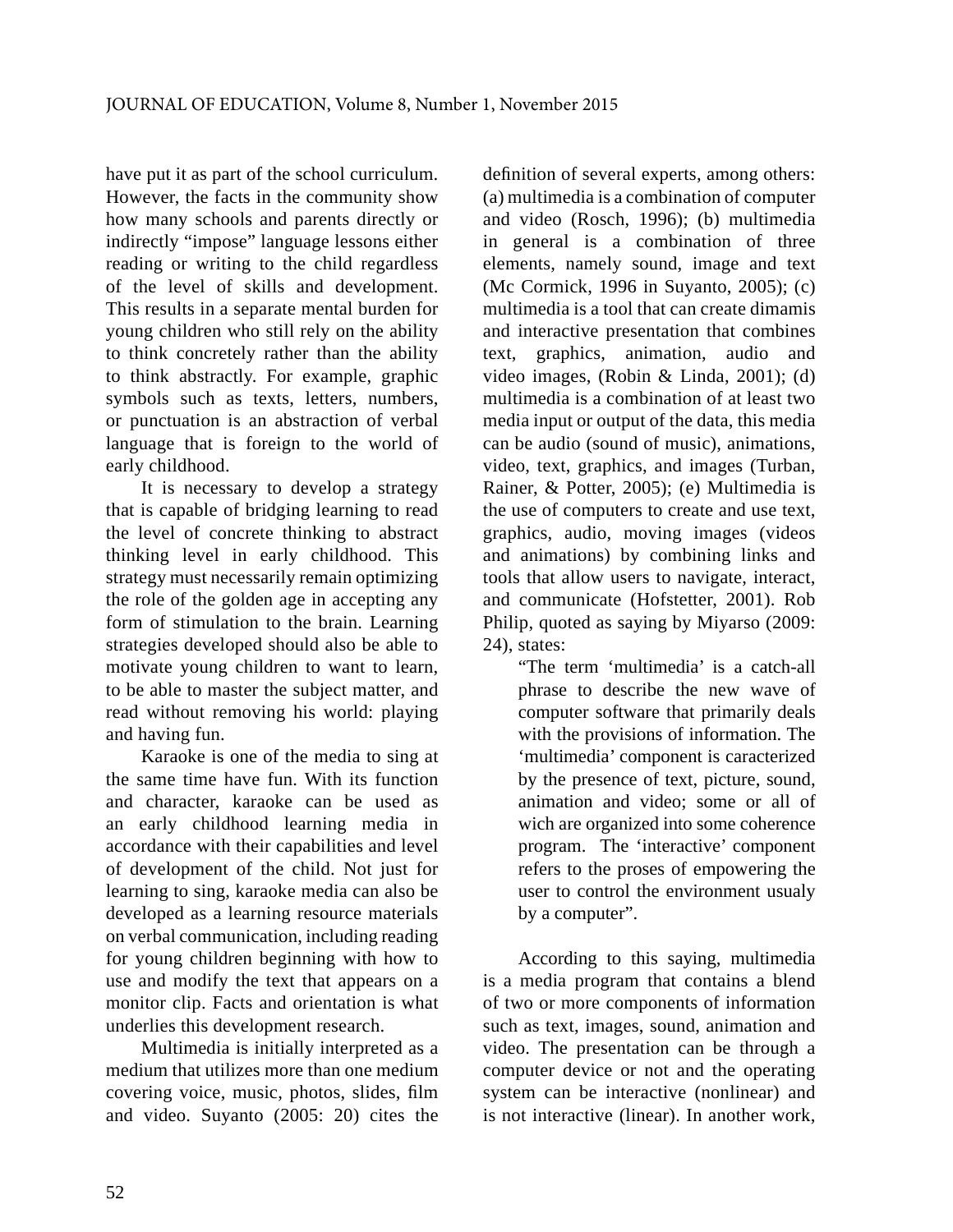according to Hofstetter cited by Suyanto (2005: 52-238), there are four important components of multimedia: (a) there must be a computer that coordinates what is seen and heard, that interacts with us; (b) there must be a link that connects us with information; (c) there must be a navigation tool that guides us, surf the information networks; (d) multimedia provides a place for us to collect, process, and communicate information and ideas of our own.

Computer-based multimedia devices can be divided into hardware and software. Multimedia hardware system consists of four main elements and one additional element. consists of four main elements: (a) Input Unit; (b) Central Processing Unit (CPU); (c) strotage/memory; (d) output unit, and the additional element is the Communications Link. Input unit is the part that receives and entering data and instructions. Centeral Processing Unit (CPU) is the part that implementing and governing instructions, including counting and comparing. Srotage/Memory is the part that serves weeks to release the results of the process. Comunication link is part of communicating with the outside world.

Multimedia software are components in the data processing system, such as programs to control the operation of a multimedia computer system. (Suyanto, 2005: 103). Multimedia software functions include identifying and preparing multimedia program multimedia program applications that work procedures of entire multimedia computer equipment so controlled.

Implicit in terms of multimedia, Philip (Miyarso, 2009: 26) argues that the nature of computer-based multimedia consists of interactive multimedia and interactive. Interactive means that the user can control the operation of the program in accordance

pleases (nonlinear) and interactive multimedia means no users can not control operations until Program is a program that has finished playing (linear).

Furthermore, interactive multimedia can be classified into interactive multimedia offline (without connected) to the Internet. And multimedia interactife on line that operation must be connected to the Internet. Based on the level of interactivity, multimedia is also divided into interactive multimedia and interactive multimedia operator level level or better known as the creator of the software application. In multimedia interactions that occur at the operator level, the user can simply select or specify menus or commands available. Meanwhile, the interactions that occur at the level of multimedia creators, users can use it to create the appropriate program materials as well.

Based on the model of learning content, interactive multimedia forms can be divided into: (a) models of drill and practice; (b) tutoria; (c) simulation; (d) education games (edutainment); and (e) problem solving (Sunaryo, 2010: 6-7). The type of multimedia that is developed in this study is an interactive multimedia for operator-level learning model in the form of tutorials via CD room basis of line.

Meanwhile, *karaoke* is derived from the Japanese word *kara* ie, voids, *ok* + empty (sutora), (from the orchestra). The term karaoke can be interpreted as an entertainment system that provides musical accompaniment of recorded popular songs in which a player can sing it directly, usually by following the text on the screen or video. Karaoke can also be interpreted as the performance of music (from http:// www.dbkaraoke.com, 2010).

The karaoke broader sense is the process of singing a song that has been prepared,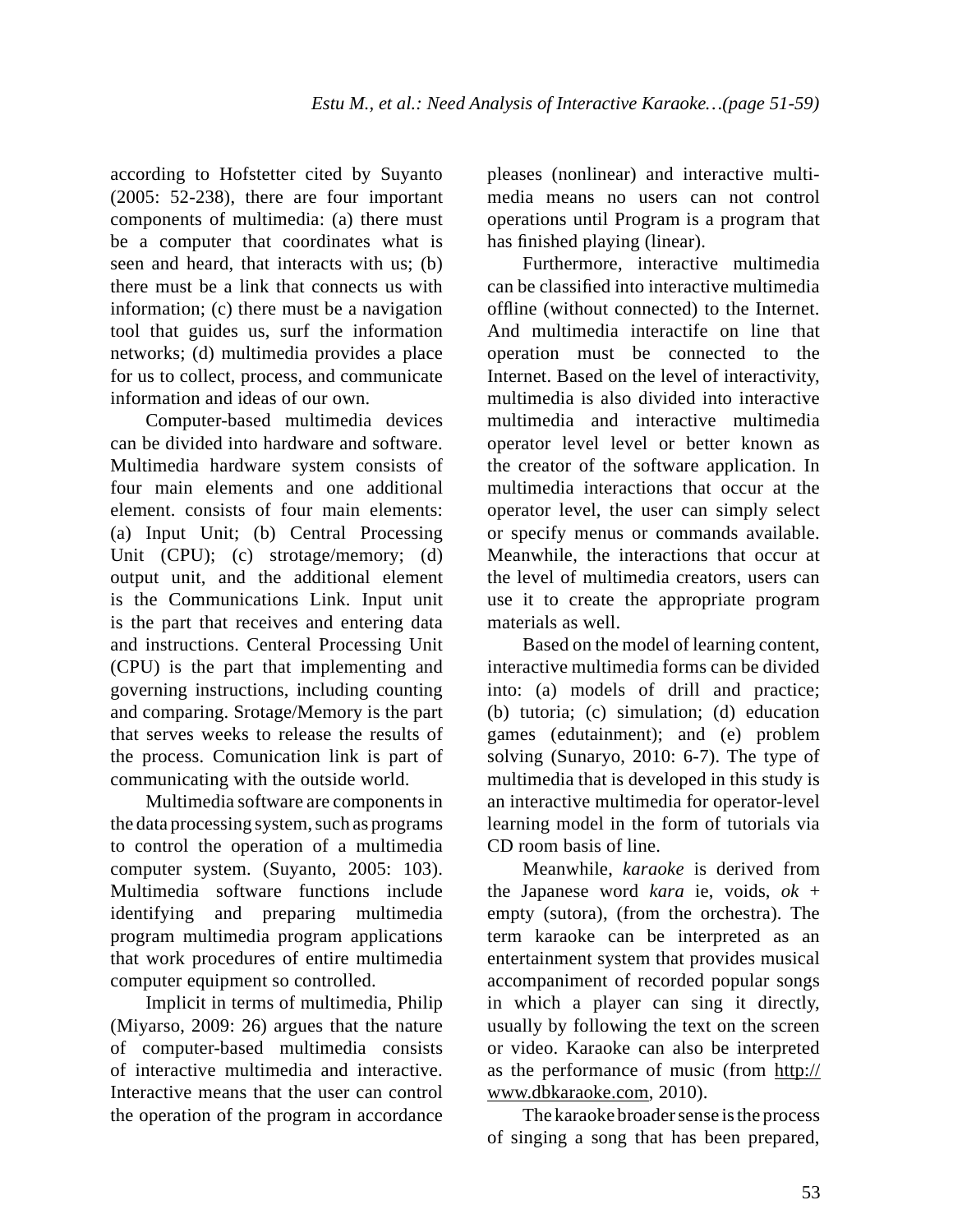where one can replace the original lead singer or singers. Karaoke song lyrics are reproduced as original songs, but without the sound of the vocalist. Lyrics for singers usually are presented through the screen (video), and the words that will be sung are underlined (marked) so that one can follow without having to memorize the song lyrics.

Karaoke became known in a small bar in Japan. Initially, Production House (PH) recorded music (instrument) to the cassette when the singer was not in place. Karaoke is able to make people who wish to be a star when singing really becomes like a star or artist. Karaoke songs are rarely produced directly by a maker of eduation. songs (artist). Karaoke usually is created by independent producers. Most manufacturers use professional musicians and singers to produce a semblance of the original version of the song. Karaoke allows to contain some vocals. If the original song contains any background vocals (ie chorus, harmony, back-up singers, etc.), then the karaoke version will usually contain that too.

Currently, there are 6 types of formats of karaoke products commonly available on the market. Each format has the characteristics of both the capabilities and limitations of their own. All these formats currently exists in the form of media compact disc (CD).

Having the above descriptions as the background of the research, the main purposes of this study are to produce interactive multimedia karaoke for early-age children to improve verbal communication skills in early childhood education and to know the effectiveness of the karaoke interactive multimedia in improving verbal communication skills in early childhood education. The more specific objectives of the study are (a) to provide data on the needs of school children and the importance of the development of karaoke interactive multimedia, (b) to create a product design of the karaoke interactive multimedia, (c) to construct a learning design model using the karaoke interactive multimedia, (d) to generate the validity of the assessment instruments/airworthiness of the product, and (e) to find out the improvement of the verbal communications capabilities of the children using the product.

### **2. Method**

This study was a survey involving teachers and parents of the early childhood A total of 113 kindergarten teachers belonging to the Kindergarten Teachers; Association participated in the study: 5 from the Province, 20 from Sleman Regency, 23 from Kulon Progo Regency, 25 from Bantul Regency, 21 from Yogyakarta City, and 24 from Gunungkidul Regency. A total of 97 parents participated in the study. The sampling technique used was purposive sampling. Data were obtained by questionnaires, observations, and Focus Group Discussions (FGD). Data were analyzed using descriptive quantitative and qualitative techniques.

### **3. Findings and Discussion**

The majority of early childhood teachers fathers and mothers welcomed the plan for the karaoke interactive multimedia product development conducted by the researchers. They voiced their expectation that this study be realized and implemented as an alternative medium of learning in early childhood, especially kindergarten B. This expectation can be gathered from the Table 1.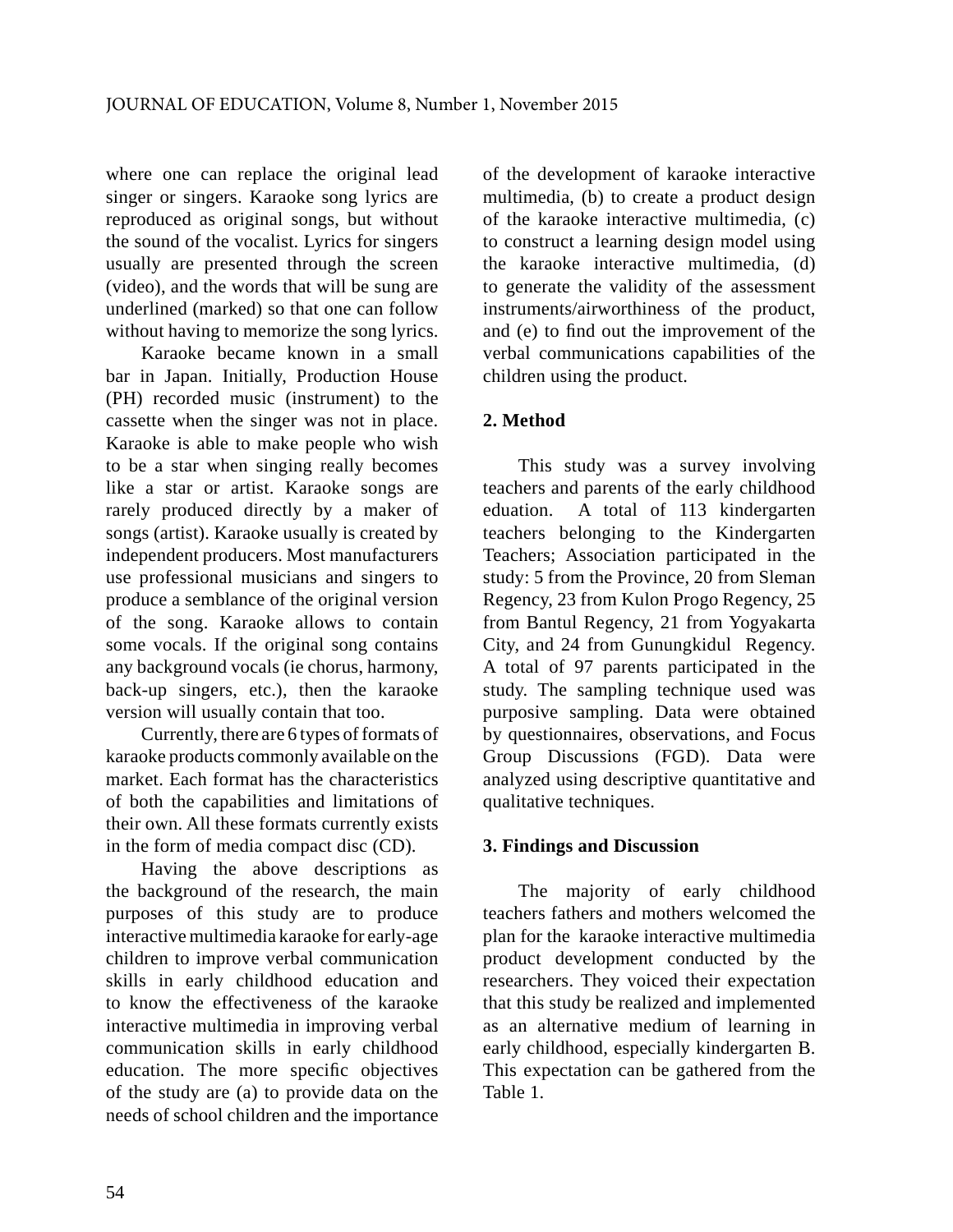| No | Description                                                                                          | Teacher<br>$(\% )$ |             | Parents<br>$(\% )$ |    |
|----|------------------------------------------------------------------------------------------------------|--------------------|-------------|--------------------|----|
|    | Need development of multimedia computers to improve<br>children's language skills in early childhood |                    | 88 12       | 79 21              |    |
|    | The need to implement a multimedia in classroom/at home                                              |                    | 86 14 53 47 |                    |    |
|    | Parents' opinion about the multimedia implementation                                                 |                    |             |                    | 60 |

Table 1 *Need Analysis of Multimedia Development of Children's Language Skills*

From the Table 1, it is known that a large number of teachers and parents (88% and 79% respectively) expressed the need for the development of computerbased multimedia to enhance the ability of language or verbal communication of the early-age children. From the table, there were 86% of teachers and 54% of parents who agreed to implement multimedia as a medium of learning in the classroom and at home. However, only 40% of the parents were willing to apply it at home, compared to 78% of teachers (still high) who were willing to apply it at school.

Several factors are the reasons for why teachers and parents agree with or see the needs for the development of this interactive karaoke multimedia product. In general,

teachers and parents know the potential and development of verbal communication skills to children; they are always trying to provide the material on the development of verbal communication, facilities, and infrastructure for development of verbal communication or language in children both at school and at home. Knowledge of teachers and parents on the potential and development of the child's ability to communicate is shown with basic skills assessment about auditory, visual, and nonverbal children. This is as shown in the Table 2.

Based on the table, it can be seen that, according to the teachers, the children in schools already have basic skills in speaking both passively and actively. The auditive

Table 2

*Basic Auditory Abilities of Children in Language Development According to the Teachers and Parents*

| N <sub>0</sub> | Description                                                               | <b>Teacher</b><br>$(\%)$ |  | Parents<br>$\frac{1}{2}$ |      |
|----------------|---------------------------------------------------------------------------|--------------------------|--|--------------------------|------|
|                | Children have been able to hear well                                      |                          |  | 74 26 69 31              |      |
|                | Children are already capable of listening to the explanation of<br>others |                          |  | 70 30 51 49              |      |
|                | Children are already able to speak fluently                               |                          |  | 78 22 71                 | - 29 |
| 4              | Children are able to sing                                                 |                          |  |                          | 32   |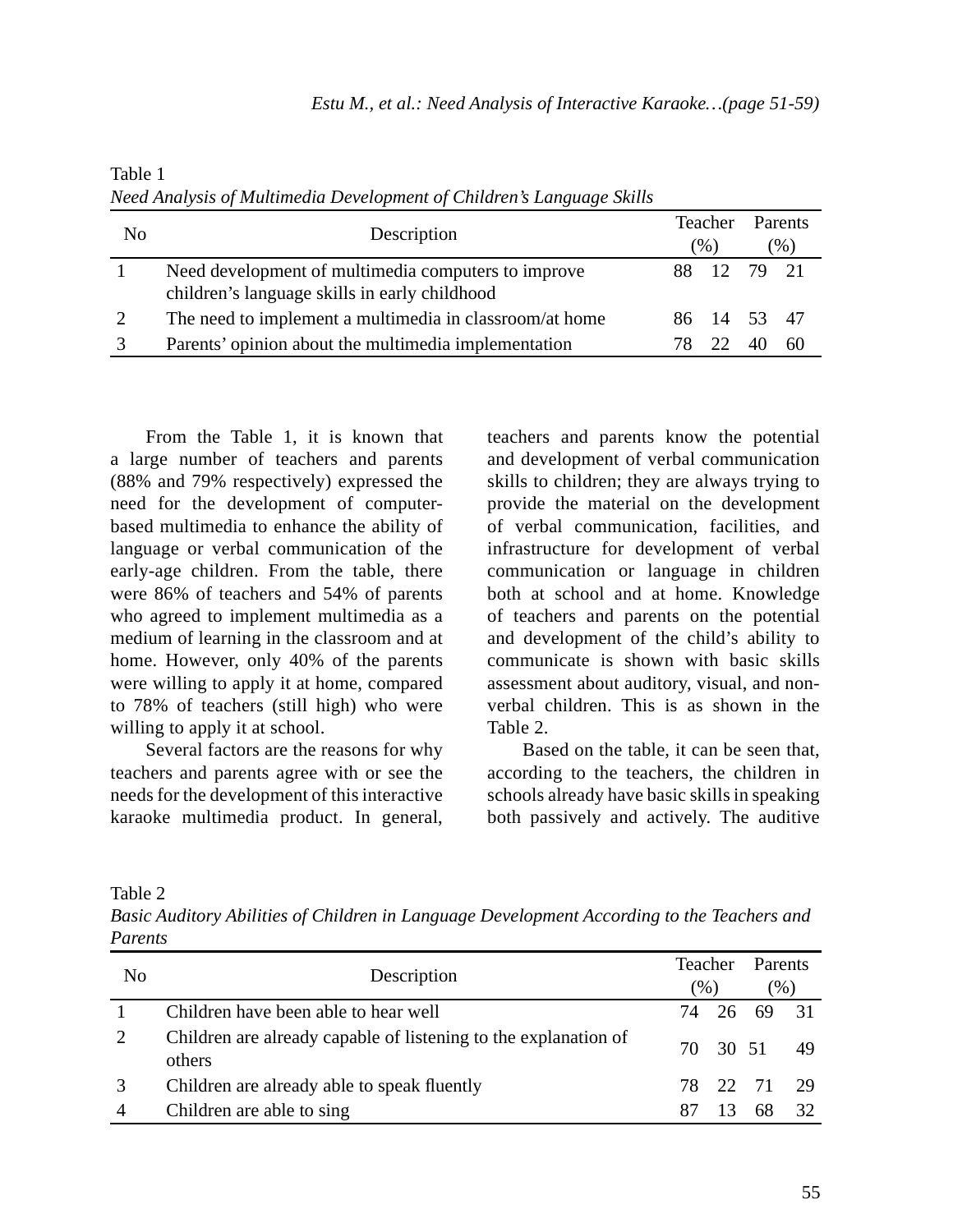basic ability to speak in this passive form of the ability to hear well 74%, the ability of listening to the explanation of others 70%. Similarly, assessment of parents towards their children in terms of basic capabilities passively is quite high; 69% have been able to hear well although only 51% of children are already capable of listening to the explanation of others. The basic skills of active auditive communication can be seen from the child's ability to speak fluently already as high as 78% by the teacher and 71% according to their parents. In terms of the singing ability, 87% of children assessed by teachers have been able to do it, but only 68% are able to perform according to their parents.

For the basic ability to communicate visually by teachers and parents can be seen in the Table 3.

Based on the table above, the majority of children (72%), according to the teachers. have been able to recognize letters and 70% are familiar figures in school. As for the parents, the basic skills of visual communication is at a lower percentage, 54%. The child is considered to be familiar with the letters, while, in terms of the ability to know, the percentage is slightly lower, 50%.

The child's visual basic ability to communicate nonverbally looks almost the same between teachers and parents in their appraisala. This can be seen from the data in Table 4.

From the above table, it is known that the basic nonverbal visual skills that children have mostly been high. This can be seen from the percentages of children's ability to recognize assessment of color: (89%) by the teacher and (81%) by the parents. The assessment in the child's ability to recognize an image is 80% according to the parents and 87% or according to the teachers.

The second factor for the teachers and parents tp see the needs for the development of the interactive karaoke multimedia

Table 3

*Visual Basic Skills of Children in the Language According to the Teachers and Parents*

| N <sub>0</sub> | Description                                    |     | Teacher Parents<br>$\frac{9}{6}$ |             | (96) |  |
|----------------|------------------------------------------------|-----|----------------------------------|-------------|------|--|
|                | Children are already able to recognize letters |     |                                  | 72 28 54 46 |      |  |
|                | Children are already able to recognize numbers | 70. | - 30                             | - 50        | 50   |  |

### Table 4

| No | Description                                      | Teacher<br>$\frac{9}{6}$ |     | <b>Parents</b><br>$\gamma$ <sup>(0</sup> ) |  |
|----|--------------------------------------------------|--------------------------|-----|--------------------------------------------|--|
|    | Children are already able to recognize color     | 89 11                    | -81 | -19                                        |  |
|    | Children are already capable of processing image | 20                       | 87  | 23                                         |  |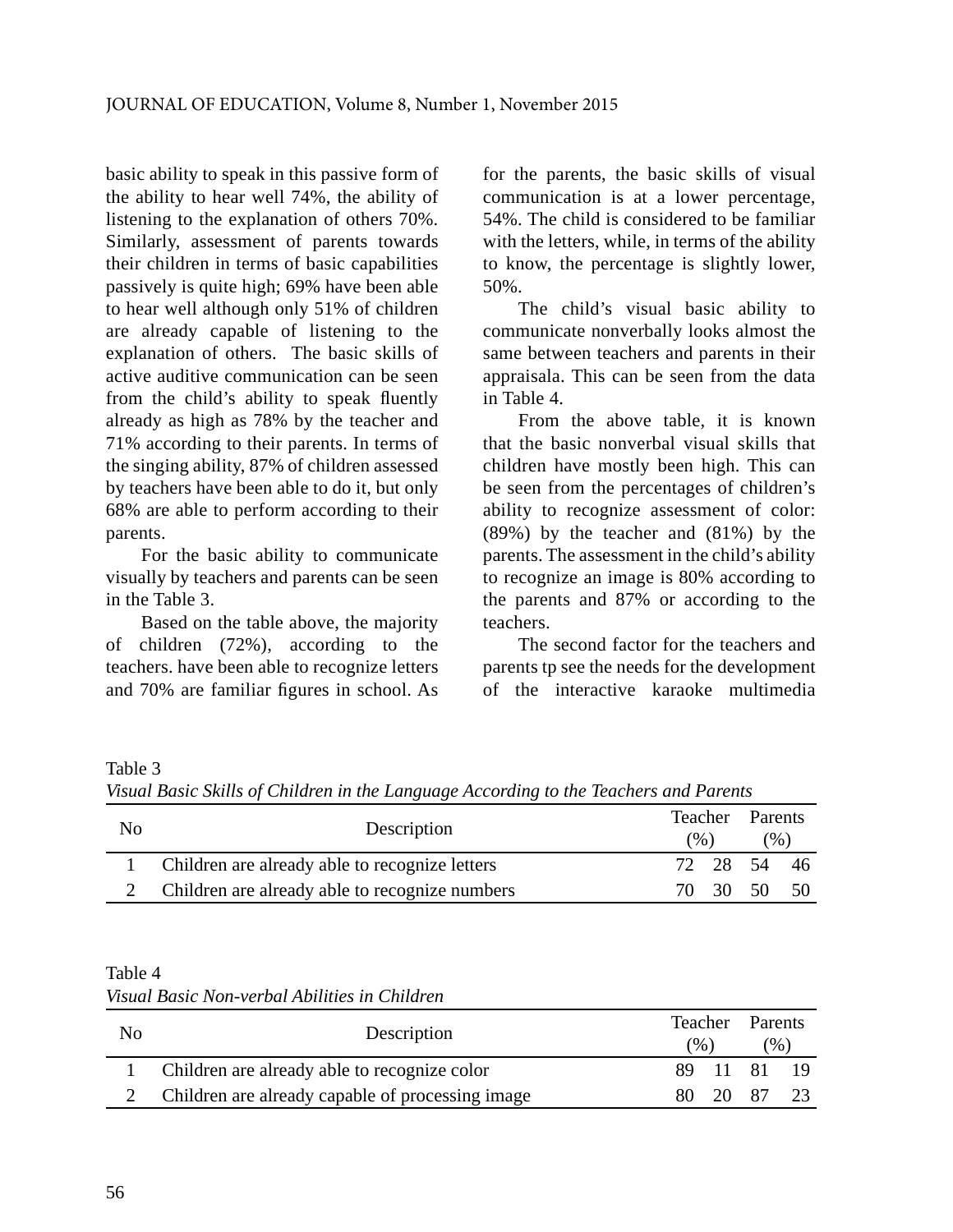product is that during this time the teachers and parents also have made an attempt to help with the verbal communication skills of the children. Detailed information related to these efforts can be seen in the following Table 5.

From the Table 5, it is known that the majority of teachers (95%) said that material on language development had been given to their students. Similarly, in the case of applying a variety of learning methods, 93% of teachers said it had been done. It is a different situation compared with the efforts of parents in the home. Only 56% of the parents claimed to have provided materials on language development for their children, and only 39% stated they had given varied learning methods at home.

The same is seen on the obstacles encountered by teachers and parents in the development of children's language. Almost the same numbers of teachers (70%) and parents (69%) stated that the obstacles were in the effort to develop the ability to communicate verbally in children. However, the table also shows the different reactions among the majority of teachers and parents in response to these constraints. A number of 56% of the teachers are still willing to spend some special time for children with problems in language development while

only 37% of parents want to spend some special time. In another word, many parents (63%) are reluctant to spend a special time for their children's language development.

The third factor as the reason for the teachers and the parents to agree with the plan for the karaoke interactive multimedia product development is the use of some IT devices owned by schools, teachers, and parents and the optimization of its use. This is evident from the data in the Table 6.

From the Table 6, it can be seen that 78% of the teachers say that the media in agreement with the existing school computer and other IT devices for the learning activities in the classroom. Although the ownership status of the IT devices is 59% personally by the teachers, or just 41% of the facilities belong to the school, 66% of teachers think that the media or IT devices are often used to convey the material development of the language in the classroom.

In comparison with the opinion of parents, 92% of the parents consider that their children in school have used IT devices. Meanhile, 59% of the parents stated they had no computers or IT devices at home so that only 22% of the parents stated that they often used IT devices to convey the material development of the language at

| Table 5                                                                |  |  |  |
|------------------------------------------------------------------------|--|--|--|
| The Efforts of Teachers and Parents to the Children's Ability to Speak |  |  |  |

| No             | Description                                                 | Teacher<br>$(\% )$ |    | <b>Parents</b><br>(96) |     |
|----------------|-------------------------------------------------------------|--------------------|----|------------------------|-----|
|                | Parents gave materials about the development of language    |                    |    | 56.                    | 44  |
| 2              | Parents applying a variety of learning methods              | 93                 |    | 39                     | -61 |
|                | Parents obstacles in the development of children's language |                    | 30 | 69                     | 31  |
| $\overline{4}$ | Parents obstacle in spending a special time for children    |                    |    |                        | 63  |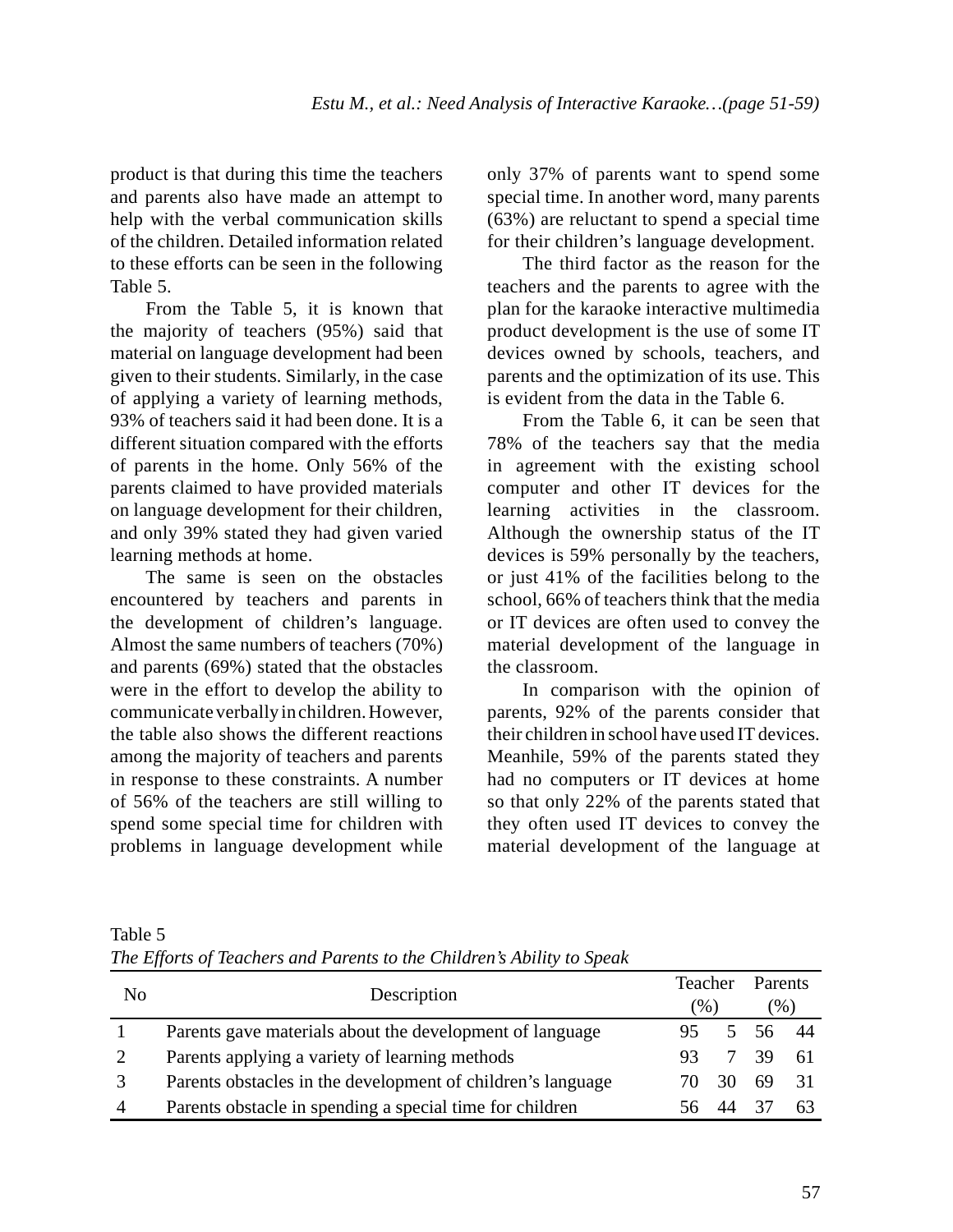Table 6 *Availability and Optimizing IT Devices at School and at Home*

| No | Description                                                               | School<br>$(\%)$ |                 | Home<br>$\mathcal{O}_0$ ) |     |
|----|---------------------------------------------------------------------------|------------------|-----------------|---------------------------|-----|
|    | The ability of media computer/IT for learning in the classroom/at<br>home | 78               | 22 <sub>1</sub> | 41 59                     |     |
|    | The learning media belonging to school                                    | 41               |                 | 59 92                     | - 8 |
| 3  | The media learned by parents                                              | 59.              | 41              | 41                        | -59 |
| 4  | The media is often used to deliver the material                           | 66.              | 34              | -22                       | 78  |
| 5  | Children are able to operate their own media                              |                  | 64              |                           | 72  |

home. Other data from the table also shows that 64% of the teachers and 72% of the parents stated that the children have not been able to operate its own media or the IT devices. However, based on discussions that took place in the FGD, the majority of teachers stated that children are actually very excited when the classroom activities use IT tools.

Finally, the factor that makes the teachers and parents obliged to support the need for the development of the multimedia product is the availability of supporting infrastructure of learning both in school and at home. Facilities and infrastructure in question here are related to the ability of children to sing in the forms of LCD/TV, VCD/DVD players, speakers, electricity, etc. The data in the Table 7 can become the evident.

 From the Table 7, it is known that both at school and at home supporting infrastructure has been available for the childrens' learning to sing are LCD/TV, VCD/DVD players, speakers, and electricity. Although the speakers are only held by 27% of the parent respondents, but it does indicate that children are already quite familiar with the activity or experience of singing as a medium and language development methods. And it seems that the data is consistent with the previous data in the table.

| N <sub>0</sub> | Description      |    | School<br>$(\%)$ |             | Home<br>$\gamma$ <sup><math>\gamma</math></sup> |
|----------------|------------------|----|------------------|-------------|-------------------------------------------------|
|                | LCD/TV           |    |                  | 80 20 97 3  |                                                 |
|                | 2 VCD/DVD Player |    |                  | 81 19 63 37 |                                                 |
|                | <b>Speakers</b>  |    |                  | 83 17 27 73 |                                                 |
|                | Electricity      | 95 |                  | 5 90        | -10                                             |

Table 7 *Availability of Infrastructure Supporting Learning at School and Home*